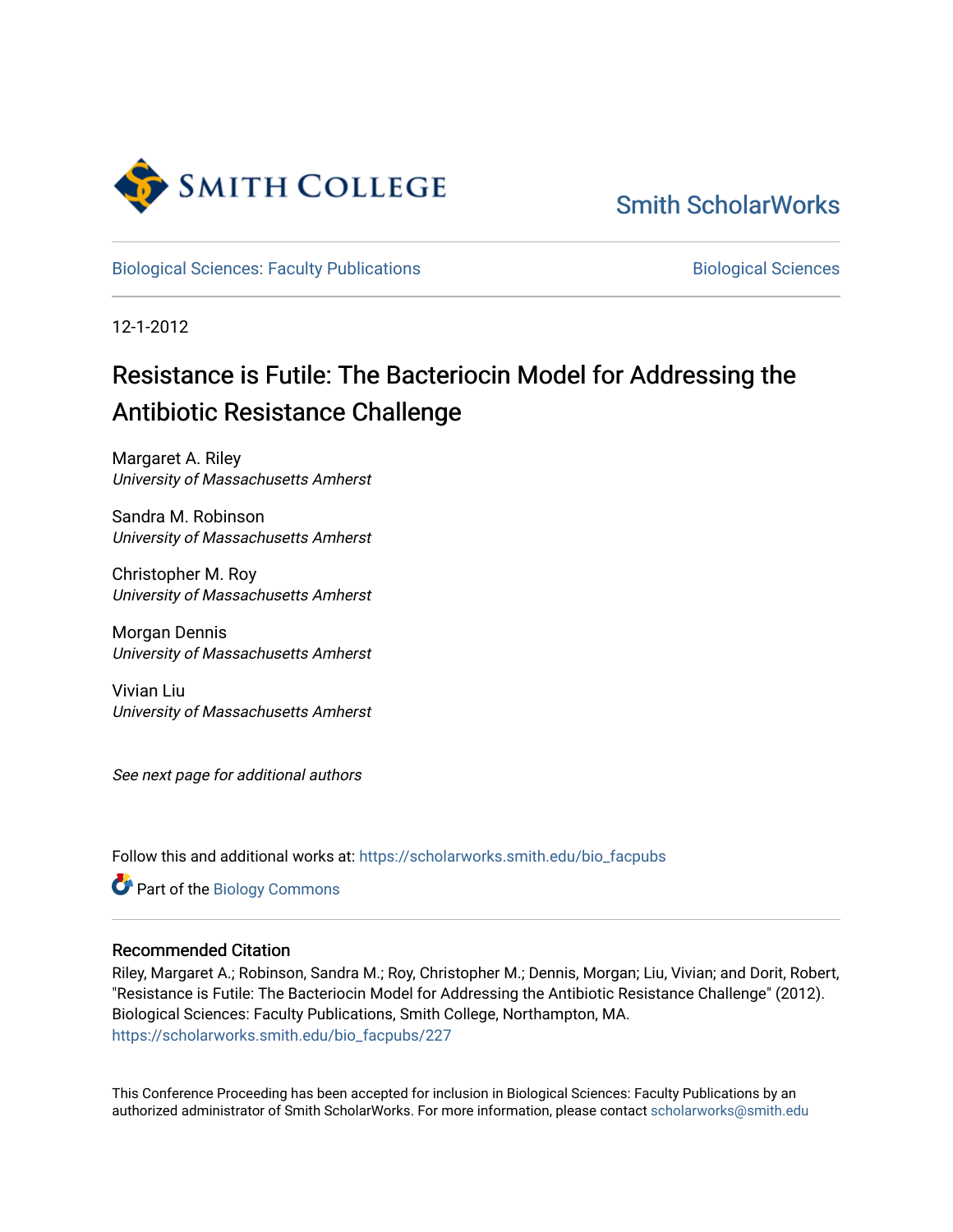#### Authors

Margaret A. Riley, Sandra M. Robinson, Christopher M. Roy, Morgan Dennis, Vivian Liu, and Robert Dorit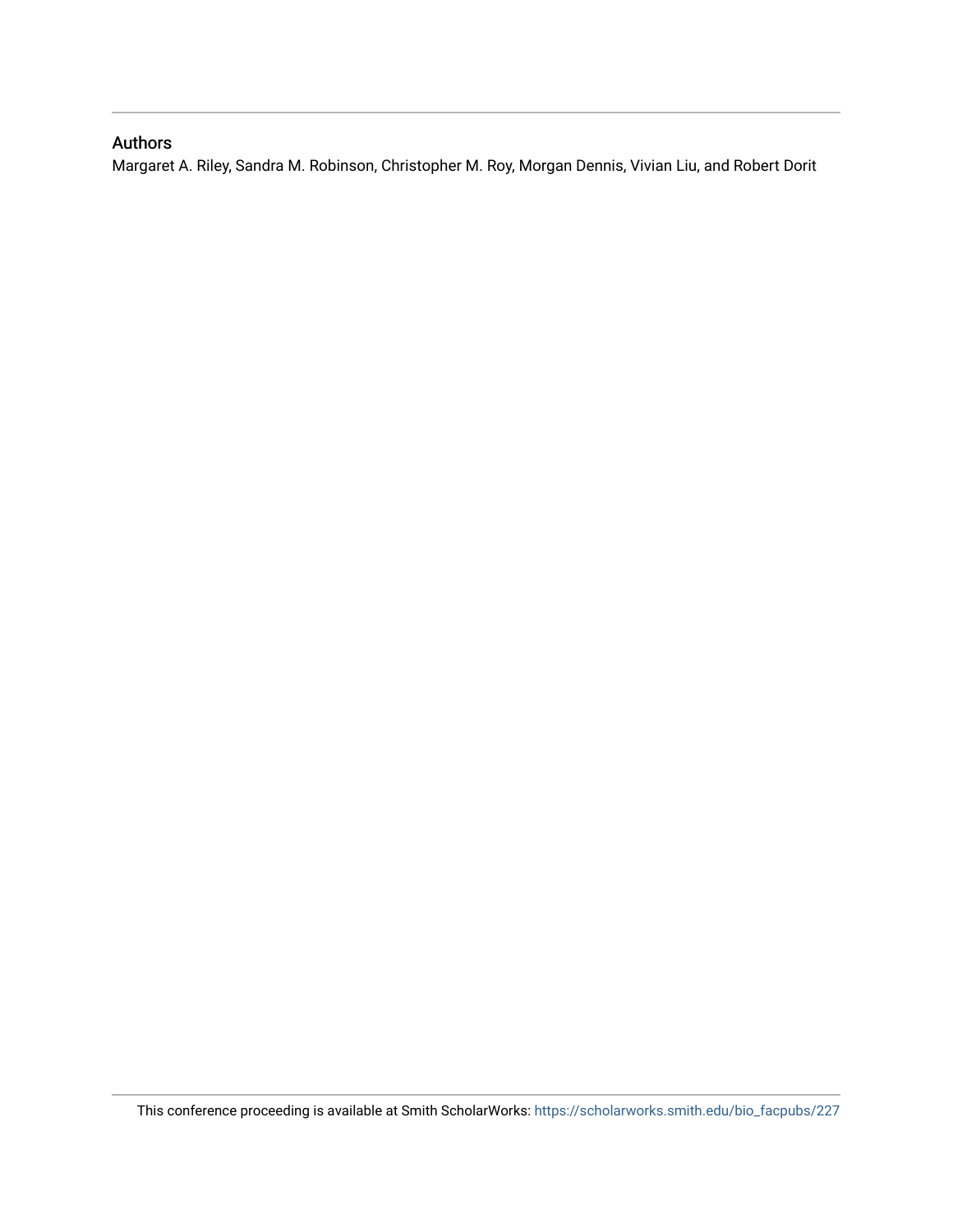# **Resistance is futile: the bacteriocin model for addressing the antibiotic resistance challenge**

**Margaret A. Riley\*1, Sandra M. Robinson\*, Christopher M. Roy\*, Morgan Dennis\*, Vivian Liu\* and Robert L. Dorit†**

\*Department of Biology, University of Massachusetts Amherst, 611 N. Pleasant Street Amherst, MA 01003, U.S.A., and †Department of Biological Sciences, Smith College, Northampton, MA 01063, U.S.A.

#### **Abstract**

Pathogenic bacteria resistant to many or all antibiotics already exist. With the decline in microbiological research at pharmaceutical companies, the high rate at which resistance has evolved and spread has demanded a novel approach to addressing this critical human health issue. In the present paper, we propose a new paradigm in antibiotic discovery and development, one that applies ecological and evolutionary theory to design antimicrobial drugs that are more difficult and/or more costly to resist. In essence, we propose to simply adopt the strategies invented and applied by bacteria for hundreds of millions of years. Our research focuses on bacteriocins, powerful biological weapons, and their use as alternative therapeutics in human health.

#### **The challenges of antibiotic resistance**

The development and spread of bacterial antibiotic resistance has emerged as a major public health concern [\[1–](#page-5-0)[4\]](#page-5-1). Pathogenic microbes, once easily controlled by antimicrobial drugs, now frequently fail to respond to many antibiotics. We are witnessing the emergence of multiply resistant pathogen strains in a broad range of species, including *Staphylococcus aureus*, *Mycobacterium tuberculosis*, *Pseudomonas aeruginosa*, *Salmonella enterica* and *Enterococcus faecium* [\[5,](#page-5-2)[6\]](#page-5-3). Multiply-resistant bacterial infections significantly increase the length of hospitalization, complicate the treatment of other conditions and frequently require the use of more toxic alternative treatments. More ominous is the marked increase in mortality from both Gram-negative and Grampositive infections associated with 'inappropriate antibiotic treatments', where resistant pathogens fail to respond to the course of treatment [\(http://www.who.int/mediacentre/](http://www.who.int/mediacentre/factsheets/fs194/en/) [factsheets/fs194/en/\)](http://www.who.int/mediacentre/factsheets/fs194/en/). Increased antibiotic resistance also has important economic consequences. For example, in the U.S.A. alone, antibiotic-resistant infections are estimated to be responsible for US\$20 billion in excess health care costs in addition to US\$35 billion in societal costs [\[8\]](#page-5-4).

Public and private approaches to deal with the emergence of bacterial resistance fall into two distinct categories. The first of these is a dramatic increase in the monitoring of antibiotic resistance, coupled with significant efforts to curb the indiscriminate use of antibiotics in order to extend their useful lifespan [\[9](#page-5-5)[,10\]](#page-5-6). Efforts in this category include more stringent criteria before antibiotic prescription, more sensitive diagnostics before antibiotic use, increased emphasis on patient compliance (including use of full antibiotic courses), reduction and targeting of antibiotic use in food supplies (including animal feed and poultry processing), and an overall curb on the antibiotic load present in the environment [\[11](#page-5-7)[–13\]](#page-5-8).

Although efforts directed at educating physicians, patients and the general public have increased our awareness of the problem of antibiotic resistance and have, in some cases, resulted in a reduction in resistance rates, they do not obviate the need to develop new antibiotics. We stand at a critical juncture in this regard. One option is to continue to discover and develop new antibiotics as we have over the last halfcentury. That approach has involved the identification of compounds that exhibit high activity, broad range and low toxicity while meeting a variety of criteria involving stability and bioavailability. Within that framework, the prospect of antibiotic resistance is clearly seen as a major potential limitation on the utility and lifespan of any novel antibiotic, and the emergence of resistance treated as an unfortunate, undesirable, but unavoidable, cost of doing business with infectious agents.

#### **Bacteriocins as human therapeutics**

We contend that a second, more radical, approach to antibiotic development may be needed. Under this new paradigm, we acknowledge the lessons learned in the laboratory and in the clinic and incorporate the discoveries in genetics, genomics and microbial ecology into the search for and design of new antimicrobials. The goal of the present paper is to explore the potential for a large family of naturally occurring toxins to serve as a new generation of target-specific 'designer drugs' which are both effective against particular pathogens and reduce the emergence and spread of antibiotic resistance.

Our entry point into this new strategy is a family of highly evolved, highly toxic and highly specific antibiotic proteins: the bacteriocins. In terms of both abundance and diversity, bacteriocins contend for the prize as the primary mechanism

Key words: antibiotic, bacteriocin, targeted therapeutic, urinary tract infection (UTI). Abbreviations used: MIC, minimum inhibitory concentration: TMP-SMX, trimethoprim/ sulfamethoxazole; UTI, urinary tract infection; CAUTI, catheter-acquired UTI. <sup>1</sup> To whom correspondence should be addressed (email riley@bio.umass.edu).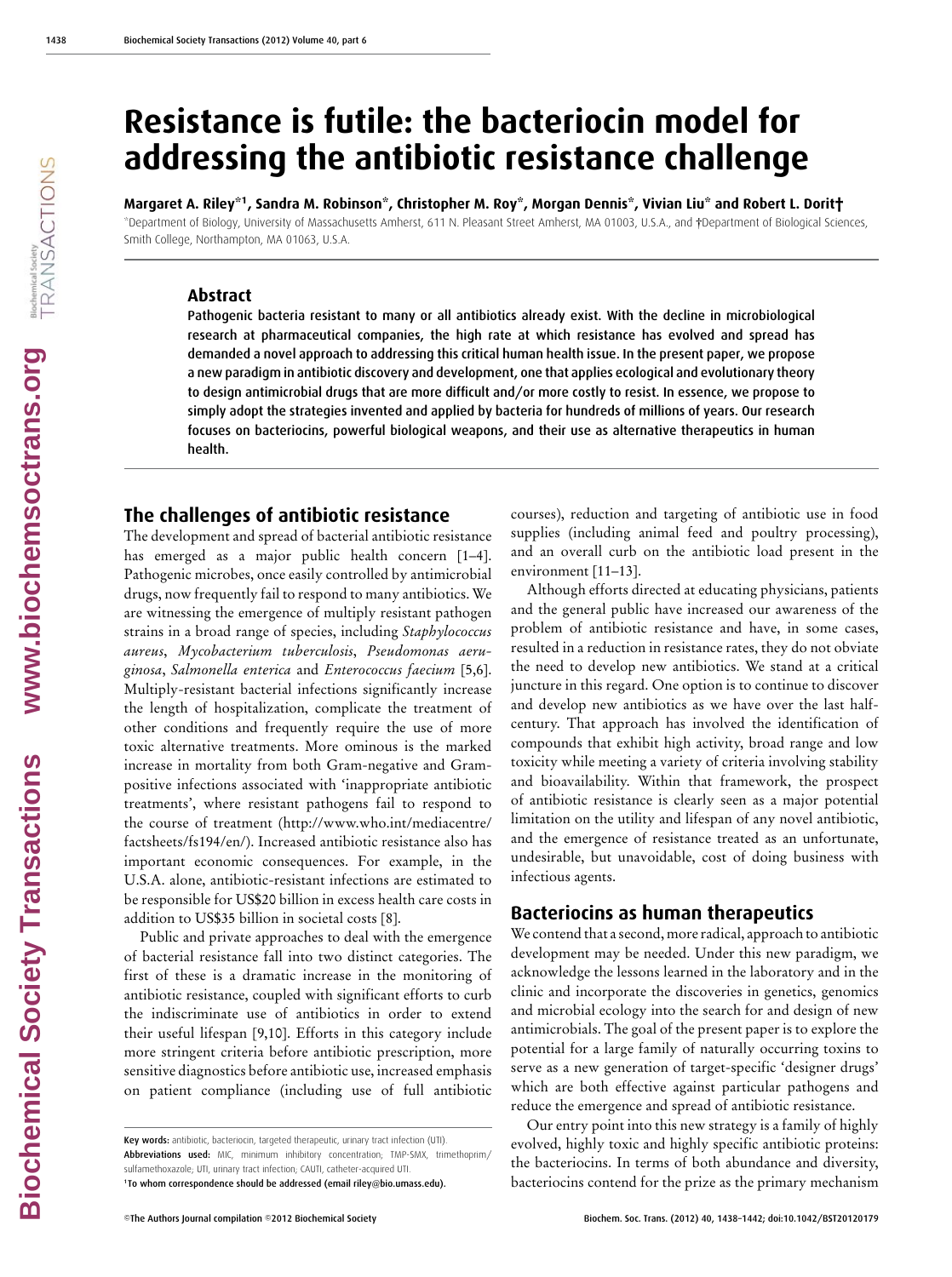of bacterial defence in Nature [\[14,](#page-5-9)[15\]](#page-5-10). They are highly specific in their killing action, often active only against close relatives of the producing strains [\[15\]](#page-5-10). An ancient family of proteins, routinely employed by microbes to displace competitors and invade novel environments, they remain a viable highly effective means of bacterial defence. Why have bacteriocins retained their efficacy in an environment in which they are constantly in use? The answer is two-fold. First, because these toxins target a minute fraction of a microbial community, the selection for mutations that confer resistance is not taking place in multiple species simultaneously, as is the case with broad-spectrum antibiotics. Secondly, bacteriocins occur in constantly changing and evolving combinations, thus allowing the producer strains to keep pace with emergent resistance in the targets. It is precisely this strategy, i.e. targeted highly active antimicrobial agents supplied in changing combinations, that we emulate in our experimental therapeutic approach. We are convinced that this coupling will result in combinations that will be effective *in vivo*, exhibit virtually no toxicity to the host and greatly retard the emergence of resistance in the target pathogens. We argue that the natural ecology of antibiotics has much to teach us, not only about potential lead compounds, but also about the rational therapeutic use of antibiotics.

Why have we not already capitalized on this existing diversity of potential antimicrobials? The answer is simple. Until recently, physicians relied on symptom-based diagnosis and were thus often uncertain of the identity of the infecting agent(s). If the infection was bacteria-based, use of a broad-spectrum drug was almost always effective. Unfortunately, the overuse and abuse of these broadspectrum antibiotics has significantly reduced their efficacy [\[16\]](#page-5-11). The rapid development of molecular diagnostic methods now underway ushers in a different model for the treatment of infections, and frees us from our reliance on broad-spectrum antibiotics [\[17\]](#page-5-12). The time is right to assess the therapeutic potential of this highly diverse and abundant class of naturally occurring antimicrobials.

#### **The urinary tract infection model**

To illustrate the potential power of employing bacteriocins as an alternative for broad-spectrum antibiotics, we explore the efficacy and utility of their use in the treatment of UTIs (urinary tract infections), and, in particular, CAUTIs (catheter-acquired UTIs). These infections are widespread in the human population, with over 150 million people worldwide infected each year [\[18–](#page-5-13)[20\]](#page-5-14). Women are especially prone to UTIs: more than one in five women develops a UTI during her lifetime, with many experiencing lifelong recurrences of urinary tract disease [\[21](#page-5-15)[–24\]](#page-5-16). In addition, catheter-associated UTIs are the most common form of nosocomial infection in acute care hospitals and such infections are almost universally present among patients with chronic in-dwelling catheters, both in the community and in long-term care facilities [\[25\]](#page-5-17). Recent studies estimate that the cost of UTIs (including direct costs and indirect losses in

#### <span id="page-3-0"></span>**Figure 1** Inhibitory percentages of 96 uropathogenic *E. coli* strains for both traditional antibiotics (grey) and novel and known bacteriocins (black)

A standard bacteriocin assay was conducted using bacteriocin-producing strains tested against lawns of 96 uropathogenic *E. coli*. Inhibition was scored as a zone of cleaning surrounding the producer colony. Resistance profiles for the 96 uropathogenic *E. coli* were provided by Cooley Dickinson Hospital (Northampton, MA, U.S.A.). Any strains listed as sensitive to or inhibited by each antibiotic were scored as inhibition. Novel bacteriocins are labelled with Greek letters. Antibiotic abbreviations: am, ampicillin; sam, ampicillin/sulbactam; cip, ciprofloxacin; sxt, TMP-SMX; cz, cefazolin; fox, cefoxitin; ft, nitrofurantoin; gm, gentamicin.



productivity due to illness or hospitalization) reaches US\$1.6 billion per year in the U.S.A. alone, excluding the costs of catheter-based infections [\[26\]](#page-5-18).

Most UTIs are due to *Escherichia coli*, normally a commensal resident of the large intestine [\[27,](#page-5-19)[28\]](#page-5-20). Other Gramnegative bacteria, including *Klebsiella* spp., *Enterobacter* spp., *Serratia* spp., *Proteus mirabilis*, *Ps. aeruginosa* and *Enterococcus*spp., are sometimes involved in UTIs [\[27](#page-5-19)[,29](#page-5-21)[,30\]](#page-5-22). *E. coli* is also the primary agent responsible for CAUTIs, with *Ps. aeruginosa*, *Providencia stuartii* and Staphylococci less frequently involved.

High levels of antibiotic resistance among the strains responsible for UTIs are creating a challenge to effective therapy [\[20,](#page-5-14)[27,](#page-5-19)[31–](#page-5-23)[38\]](#page-6-0). Ampicillin and amoxicillin, formerly the cornerstones of UTI therapy, are no longer preferred because of high levels of resistance. TMP-SMX (trimethoprim/sulfamethoxazole) is considered the drug of choice for uncomplicated UTIs because of its low cost and wellestablished efficacy [\[39](#page-6-1)[,40\]](#page-6-2). Levels of resistance to TMP-SMX in *E. coli* now unfortunately range from 18% (for community-acquired infection) to >30% (for hospitalacquired infection), suggesting that it will soon no longer be effective as a first-line therapeutic option [\[35](#page-6-3)[,41](#page-6-4)[,42\]](#page-6-5). Nitrofurantoin is also sometimes used in place of TMP-SMX or quinolones for treatment of UTIs. Aminoglycosides, the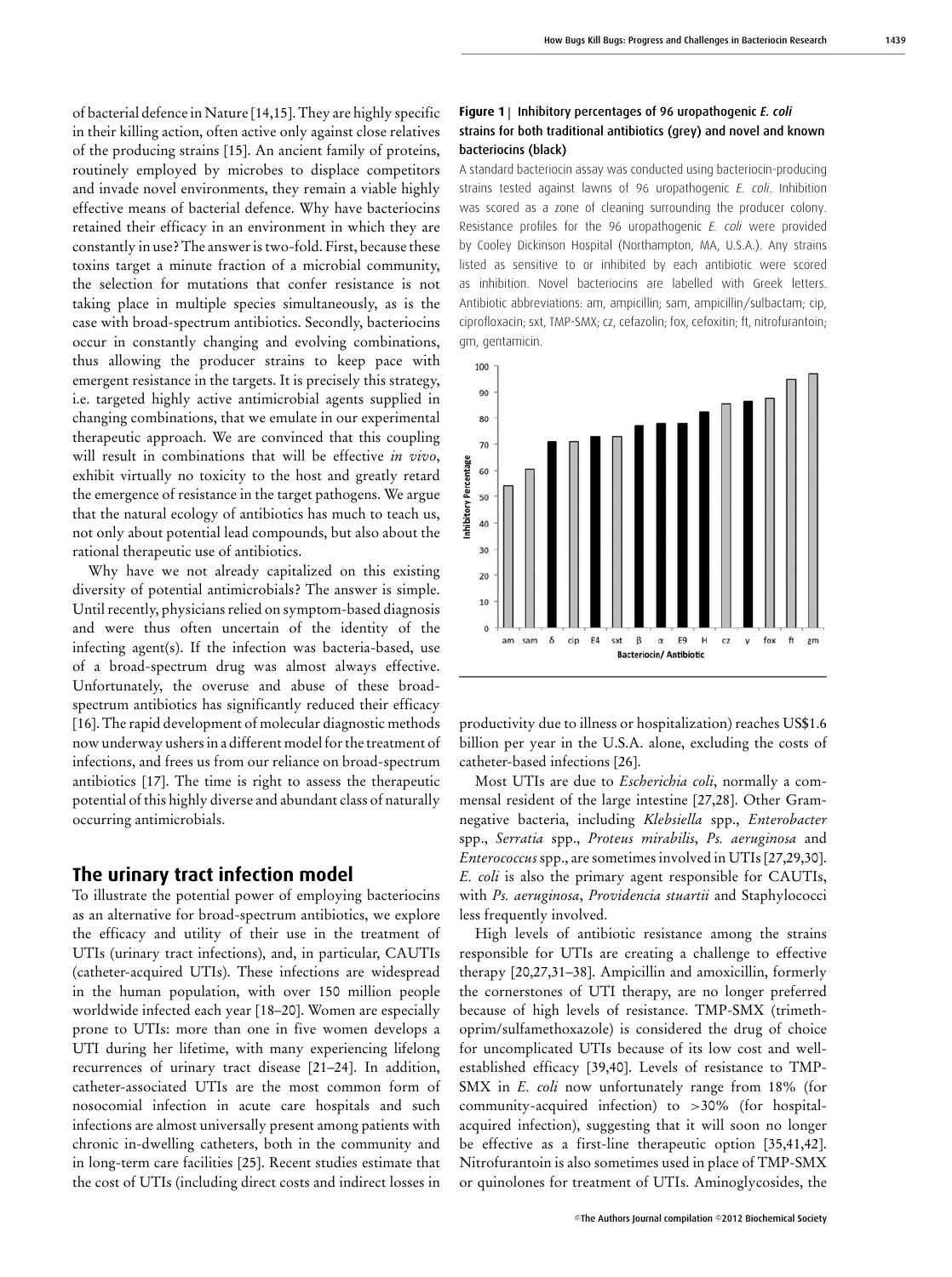<span id="page-4-0"></span>

Mice were treated with 2  $\mu$ g of a colicin bladder wash.



next line of defence, are highly effective for the treatment of infections caused by Gram-negative bacilli, including those strains causing UTIs. Their practical use, however, is limited due to high associated risk of nephro- and oro-toxicity. Fluoroquinolones also represent a significant advance in UTI therapy, but their cost and the importance of limiting their use, so as to prevent the emergence of resistant strains, excludes them as first-line therapy for uncomplicated UTIs, although they are the preferred drugs for complicated UTIs.

We have initiated investigations to explore the therapeutic potential of bacteriocins in the treatment of UTIs. [Figure 1](#page-3-0) shows the frequency of inhibition of 96 uropathogenic strains of *E. coli* with both classical antibiotics and novel and known

bacteriocins. It is clear from these data that bacteriocins are as effective at inhibiting uropathogens as our most potent broad-spectrum drugs. Not shown are the data on MICs (minimum inhibitory concentrations) for these same drugs, which reveal that bacteriocins possess MICs as low as for the traditional antibiotics. One particularly vexing aspect of CAUTIs is that the uropathogens form dense biofilms on the catheter surfaces, which are virtually impossible to eliminate with classical antibiotics. In contrast, bacteriocins not only inhibit the growth of biofilms, but some even break down existing biofilms [\[43](#page-6-6)[,44\]](#page-6-7).

Bacteriocins have been shown to be effective *in vivo* in several experimental systems. [Figure 2](#page-4-0) shows the *in vivo* effect of a bacteriocin applied to an established mouse UTI. A relatively small dose of bacteriocin ( $\sim$ 2 µg) used as a bladder wash eliminated a well-established UTI in four of the seven mice tested, and significantly reduced uropathogen frequency in two additional mice. A further study revealed that simply coating a catheter with a bacteriocin-producing strain of bacteria before insertion eliminated subsequent biofilm formation [\[44\]](#page-6-7).

The use of bacteriocins will ultimately select for resistant strains, just as is the case with classical antibiotics. However, because their therapeutic use would be directed at specific infections, the intensity of resistance selection would be dramatically decreased. Even more compelling, by combining two or three bacteriocins, a cocktail can be produced that reduces the resistance frequency by several orders of magnitude, significantly reducing the probability of the emergence of resistance as an outcome [\(Figure 3\)](#page-4-1). [Table 1](#page-5-24) shows a second approach to combating resistance emergence: the use of a single bacteriocin with targeted substitutions that result in highly efficacious toxins with slightly altered specificity. The use of two or more of these variants results in a significantly reduced frequency of resistance.

### <span id="page-4-1"></span>Figure 3 | Colicin combinations reduce resistance frequency by several orders of magnitude Crude lysates of colicins (equivalent units) were applied to a sensitive strain and resistance rates were measured

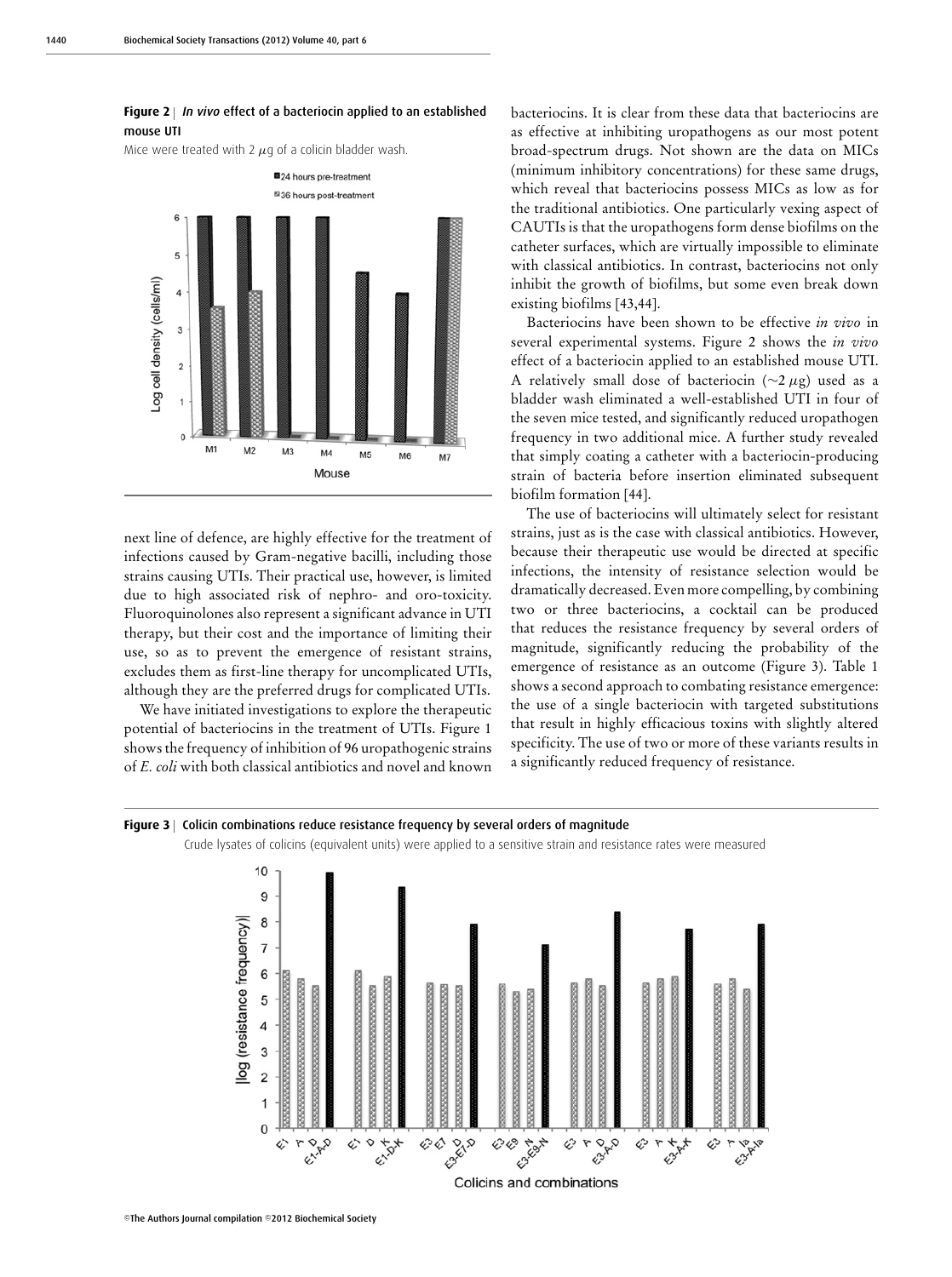<span id="page-5-24"></span>**Table 1** Targeted substitutions in the receptor recognition region result in efficacious toxins with slightly altered receptor recognition specificity

| Colicin variant | Mutation           | <b>Relative MIC</b> |
|-----------------|--------------------|---------------------|
| E9.0            | None               | 1.0                 |
| F9.1            | 1293R              | 1.3                 |
| F9.2            | L293H              | 0.7                 |
| F9.3            | R <sub>291</sub> H | 1.6                 |
| E9.4            | <b>R298H</b>       | 2.5                 |

#### **Conclusions**

In the present article, we can only begin to touch on the compelling features of bacteriocins that make them such an attractive candidate for therapeutic development. Some of these features include: targeted specificity, limited impact on normal healthy microflora of the patient, significant reduction in the selective pressures for resistance, a history of effective use in food preservation, mounting evidence of limited toxicity to mammalian cells, ease of production and their stable durable nature. There is much to be explored in the development of bacteriocins as therapeutic agents. However, all of the early signs suggest that this potent family of toxins can provide a compelling alternative approach to enable the production of an ecologically sound alternative for the treatment of infectious disease.

Antibiotic resistance is becoming a global health crisis, and there is no magic bullet on the horizon. The traditional paradigm for antibiotic discovery, development and therapy is not capable of responding to the rapid evolution and shifting ecology of our most virulent pathogens. We must act now to search for alternative solutions to this fundamental challenge to human health. We propose to develop a drug-development programme, based on sound ecological principles, which begins with lead compounds honed by three billion years of evolution. Our approach provides a bold challenge to the existing broad-spectrum drug discovery and development paradigm. If we are to outsmart germs at the game they play so well, we must attempt something radically different.

#### **Funding**

Supported by the National Institutes of Health [grant numbers R01 AI064588 and R01 GM068657], UMass Science and Technology Fund, UMass Life Science Moment Fund and Cooley Dickinson Hospital, Northampton, MA, U.S.A.

#### **References**

- <span id="page-5-0"></span>1 Bush, K., Courvalin, P., Dantas, G., Davies, J., Eisenstein, B., Huovinen, P., Jacoby, G.A., Kishony, R., Kreiswirth, B.N., Kutter, E. et al. (2011) Tackling antibiotic resistance. Nat. Rev. Microbiol. **9**, 894–896
- 2 Levy, S.B. and Marshall, B. (2004) Antibacterial resistance worldwide: causes, challenges and responses. Nat. Med. **10**, S122–S129
- 3 Livermore, D.M. (2003) Bacterial resistance: origins, epidemiology, and impact. Clin. Infect. Dis. **36**, S11–S23
- <span id="page-5-1"></span>4 Pitout, J.D.D. and Laupland, K.B. (2008) Extended-spectrum  $\beta$ -lactamase-producing enterobacteriaceae: an emerging public-health concern. Lancet Infect. Dis. **8**, 159–166
- <span id="page-5-2"></span>5 Arias, C.A. and Murray, B.E. (2009) Antibiotic-resistant bugs in the 21st century: a clinical super-challenge. N. Engl. J. Med. **360**, 439–443
- <span id="page-5-3"></span>6 Fischbach, M.A. and Walsh, C.T. (2009) Antibiotics for emerging pathogens. Science **325**, 1089–1093
- 7 Reference deleted
- <span id="page-5-4"></span>8 Roberts, R.R., Hota, B., Ahmad, I., Scott, R.D., Foster, S.D., Abbasi, F., Schabowski, S., Kampe, L.M., Ciavarella, G.G., Supino, M. et al. (2009) Hospital and societal costs of antimicrobial-resistant infections in a Chicago teaching hospital: implications for antibiotic stewardship. Clin. Infect. Dis. **49**, 1175–1184
- <span id="page-5-5"></span>9 Mainous, III, A.G. and Pomeroy, C. (eds) (2010) Management of Antimicrobials in Infectious Diseases: Impact of Antibiotic Resistance, Humana Press, Totowa
- <span id="page-5-6"></span>10 Nugent, R., Back, E. and Beith, A. (2010) The Race Against Drug Resistance: a Report of the Center for Global Development's Drug Resistance Working Group, Center For Global Development, Washington, DC
- <span id="page-5-7"></span>11 Food and Drug Administration (2010) The Judicious Use of Medically Important Antimicrobial Drugs in Food-Producing Animals, Food and Drug Administration, Rockville
- 12 Andremont, A., Bonten, M., Kluytmans, J., Carmeli, Y., Cars, O. and Harbarth, S. (2011) Fighting bacterial resistance at the root: need for adapted EMEA guidelines. Lancet Infect. Dis. **11**, 6–8
- <span id="page-5-8"></span>13 Goff, D.A. (2011) Antimicrobial stewardship: bridging the gap between quality care and cost. Curr. Opin. Infect. Dis. **24** (Suppl. 1), S11–S20
- <span id="page-5-9"></span>14 Riley, M.A., Goldstone, C.M., Wertz, J.E. and Gordon, D. (2003) A phylogenetic approach to assessing the targets of microbial warfare. J. Evol. Biol. **16**, 690–697
- <span id="page-5-10"></span>15 Riley, M.A. and Wertz, J.E. (2002) Bacteriocins: evolution, ecology, and application. Annu. Rev. Microbiol. **56**, 117–137
- <span id="page-5-11"></span>16 Barbosa, T.M. and Levy, S.B. (2000) The impact of antibiotic use on resistance development and persistence. Drug Resist. Updates **3**, 303–311
- <span id="page-5-12"></span>17 Zucca, M. and Savoia, D. (2010) The post-antibiotic era: promising developments in the therapy of infectious diseases. Int. J. Biomed. Sci. **6**, 77–86
- <span id="page-5-13"></span>18 Yilmaz, N., Agus, N., Yurtsever, S.G., Pullukcu, H., Gulay, Z., Coskuner, A., Kose, S., Aydemir, S., Gulenc, N. and Ozgenc, O. (2009) Prevalence and antimicrobial susceptibility of *Escherichia coli* in outpatient urinary isolates in Izmir, Turkey. Med. Sci. Monit. **15**, PI61–PI65
- 19 Harding, G.K. and Ronald, A.R. (1994) The management of urinary infections: what have we learned in the past decade? Int. J. Antimicrob. Agents **4**, 83–88
- <span id="page-5-14"></span>20 Stamm, W.E. and Norrby, S.R. (2001) Urinary tract infections: disease panorama and challenges. J. Infect. Dis. **183** (Suppl. 1), S1–S4
- <span id="page-5-15"></span>21 Brumfitt, W. and Hamilton-Miller, J.M. (1998) Efficacy and safety profile of long-term nitrofurantoin in urinary infections: 18 years' experience. J. Antimicrob. Chemother. **42**, 363–371
- 22 Foxman, B. (1990) Recurring urinary tract infection: incidence and risk factors. Am. J. Public Health **80**, 331–333
- 23 Hooton, T.M. (2000) Pathogenesis of urinary tract infections: an update. J. Antimicrob. Chemother. **46** (Suppl. A), 1–7
- <span id="page-5-16"></span>24 Hooton, T.M. and Stamm, W.E. (1997) Diagnosis and treatment of uncomplicated urinary tract infection. Infect. Dis. Clin. North Am. **11**, 551–581
- <span id="page-5-17"></span>25 Warren, J.W. (1997) Catheter-associated urinary tract infections. Infect. Dis. Clin. North Am. **11**, 609–622
- <span id="page-5-18"></span>26 Foxman, B. (2003) Epidemiology of urinary tract infections: incidence, morbidity, and economic costs. DM, Dis.-Mon. **49**, 53–70
- <span id="page-5-19"></span>27 Kunin, C.M. (1997) Antibiotic armageddon. Clin. Infect. Dis. **25**, 240–241 28 Karlowsky, J.A., Hoban, D.J., Decorby, M.R., Laing, N.M. and Zhanel, G.G.
- <span id="page-5-20"></span>(2006) Fluoroquinolone-resistant urinary isolates of *Escherichia coli* from outpatients are frequently multidrug resistant: results from the North American Urinary Tract Infection Collaborative Alliance–Quinolone Resistance study. Antimicrob. Agents Chemother. **50**, 2251–2254
- <span id="page-5-21"></span>29 Hamilton-Miller, J.M. (1998) 'Think like a bacterium': a helpful concept to prolong the antibiotic era? Clin. Microbiol. Infect. **4**, 177–178
- <span id="page-5-22"></span>30 Stickler, D.J. (2008) Bacterial biofilms in patients with indwelling urinary catheters. Nat. Clin. Pract. Urol. **5**, 598–608
- <span id="page-5-23"></span>31 Felmingham, D. and Arakawa, S. (2001) Resistance among urinary tract pathogens: experience outside the USA. Clin. Drug Invest. **21**, 7–11